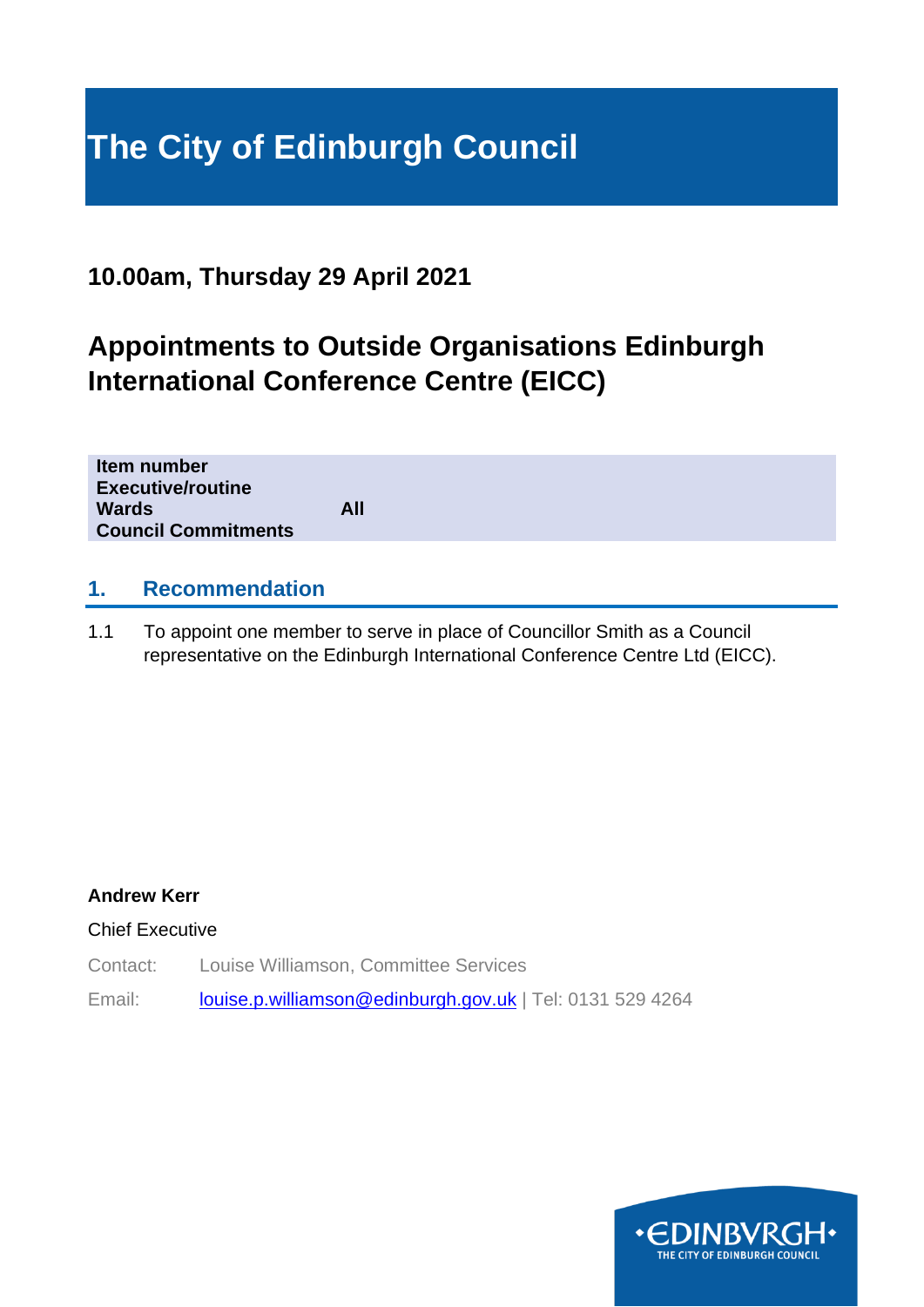# **Report**

# **Appointments to Outside Organisations – Edinburgh International Conference Centre (EICC)**

# **2. Executive Summary**

- 2.1 Councillor Smith has tendered her resignation as a member of EICC.
- 2.2 Council is asked to appoint a member in place of Councillor Smith on EICC.

## **3. Main report**

- 3.1 Appointments to Outside Bodies for 2017 22 were approved by Council on 29 June 2017.
- 3.2 EICC is owned by the Council and operates as an independent commercial venture.
- 3.3 The Council has previously agreed that three elected members should sit on the Boards of its ALEOs and that these should include one member from each group in the coalition and one from an opposition group. Councillors Lezley Marion Cameron, Gordon and Smith had been appointed as the Council's representatives on EICC.
- 3.4 Councillor Smith has submitted her resignation as a Council representative, and a replacement representative is sought.

## **4. Next Steps**

4.1 Any changes in representation will be communicated to the organisation concerned.

#### **5. Financial impact**

5.1 None.

## **6. Stakeholder/Community Impact**

6.1 None

## **7. Background reading/external references**

- 7.1 [Minute of the City of Edinburgh Council of 29 June 2017](Item%204.2%20-%20Minute%20of%2029%20June%202017%20-%20Previous%20Minutes,)
- 7.2 [Minute of the City of Edinburgh Council of 24 August 2017](Item%204.1%20-%20Minute%20of%2024%20August%202017%20-%20Previous%20Minutes,)